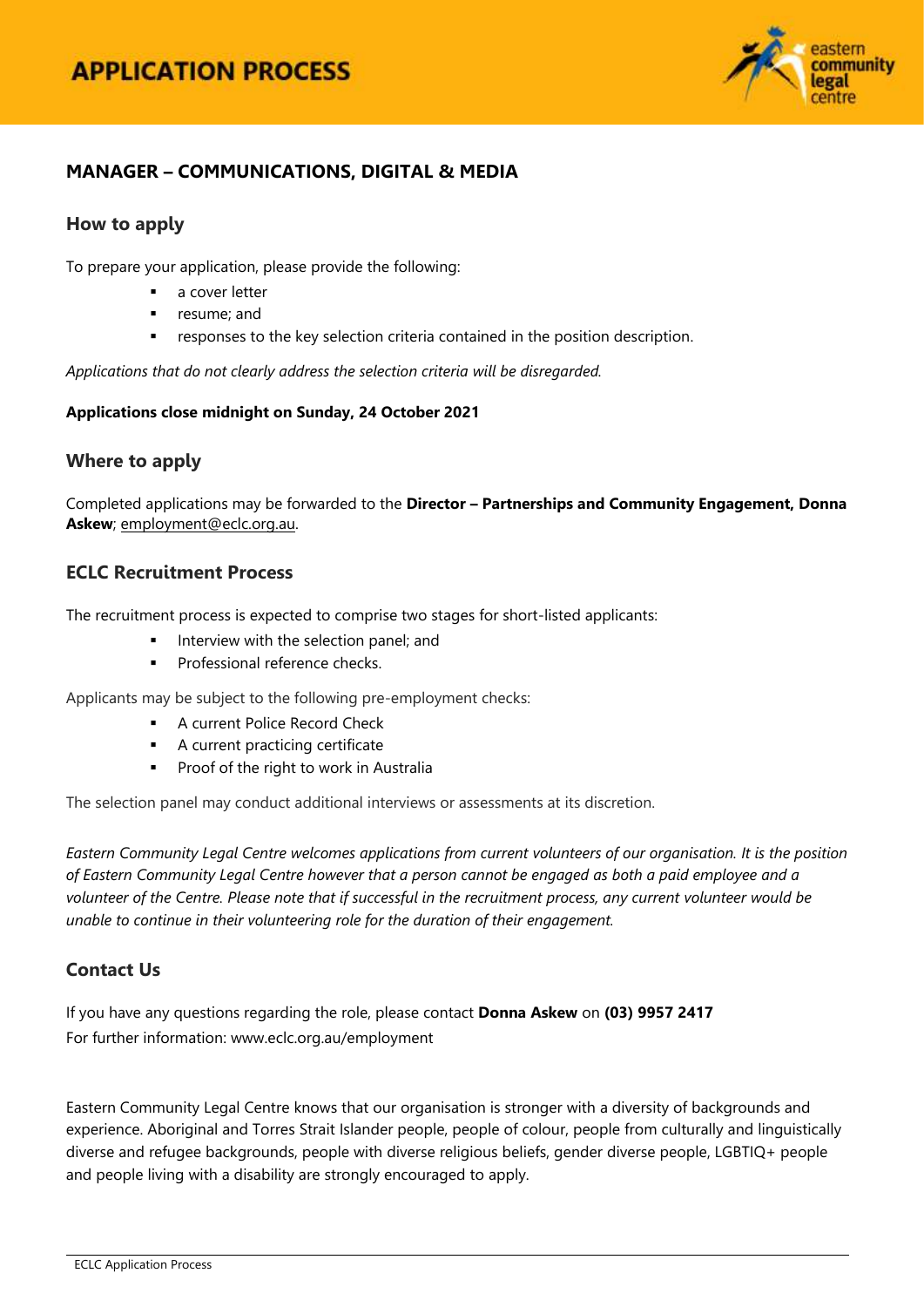

| <b>Manager - Communications, Digital &amp; Media</b><br><b>Position Title</b> |                                                               |  |  |  |
|-------------------------------------------------------------------------------|---------------------------------------------------------------|--|--|--|
| Directorate, Team<br>Partnerships and Community Engagement                    |                                                               |  |  |  |
| Location                                                                      | Box Hill                                                      |  |  |  |
| Position reports to                                                           | Director - Partnerships and Community Engagement              |  |  |  |
|                                                                               | Two - Marketing and Design Lead                               |  |  |  |
| Direct reports                                                                | - Fundraising and Philanthropy Lead                           |  |  |  |
| Classification                                                                | 7                                                             |  |  |  |
| <b>Enterprise Agreement</b>                                                   | Eastern Community Legal Centre Enterprise Agreement 2013-2016 |  |  |  |
| Employment type                                                               | Permanent, Full Time, 38 hours per week (or min. 0.8 FTE)     |  |  |  |

## **About Eastern Community Legal Centre**

OUR VISION: Human Rights | Fairness | Justice

OUR MISSION: Eastern Community Legal Centre (ECLC) is a multidisciplinary legal service that works to prevent problems, progress fair outcomes and support the wellbeing and resilience of communities and community members in Melbourne's East.

Making the most of its abilities and the resources available, ECLC provides:

- **·** information, advice and assistance across a range of legal and related issues
- **advocacy to resolve problems at the earliest opportunity**
- **Fig. 1** referrals to community agency partners
- **EXEDENT Integrated legal services, including through Health Justice Partnerships**
- **EXEDENT** community development and education programs with a focus on rights, responsibilities and options
- primary prevention activities, using broad partnership approaches
- strategic advocacy to change unfair laws and improve systems and practices

#### OUR VALUES:

| <b>Respect</b><br>Appreciating diversity and<br>treating all people with<br>dignity                                                                | <b>Compassion</b><br>Understanding the<br>underlying causes of<br>disadvantage & offering<br>support without judgment                                                       | <b>Advocacy</b><br>Providing a voice for those<br>who cannot advocate for<br>themselves and joining<br>voices with those addressing<br>injustice |
|----------------------------------------------------------------------------------------------------------------------------------------------------|-----------------------------------------------------------------------------------------------------------------------------------------------------------------------------|--------------------------------------------------------------------------------------------------------------------------------------------------|
| <b>Safety</b><br>Assuring confidentiality for<br>clients and being responsive<br>to their own assessment of<br>safety and wellbeing                | <b>Justice &amp; human rights</b><br>Showing courage in<br>encounters with injustice,<br>promoting equitable access<br>to legal help, and working to<br>empower communities | <b>Strong governance &amp;</b><br>assurance<br>Practicing proactive and<br>transparent leadership and<br>striving for continuous<br>improvement  |
| <b>Resourcefulness &amp;</b><br>practicality<br><b>Finding solutions through</b><br>working collaboratively and<br>generously sharing<br>expertise | <b>Innovation &amp;</b><br>entrepreneurship<br>Encouraging new ideas,<br>taking calculated risks to<br>increase impact, and leading<br>by example                           | <b>Quality &amp; evaluation</b><br><b>Building evidence-based</b><br>practice through a robust<br>monitoring and evaluation<br>culture           |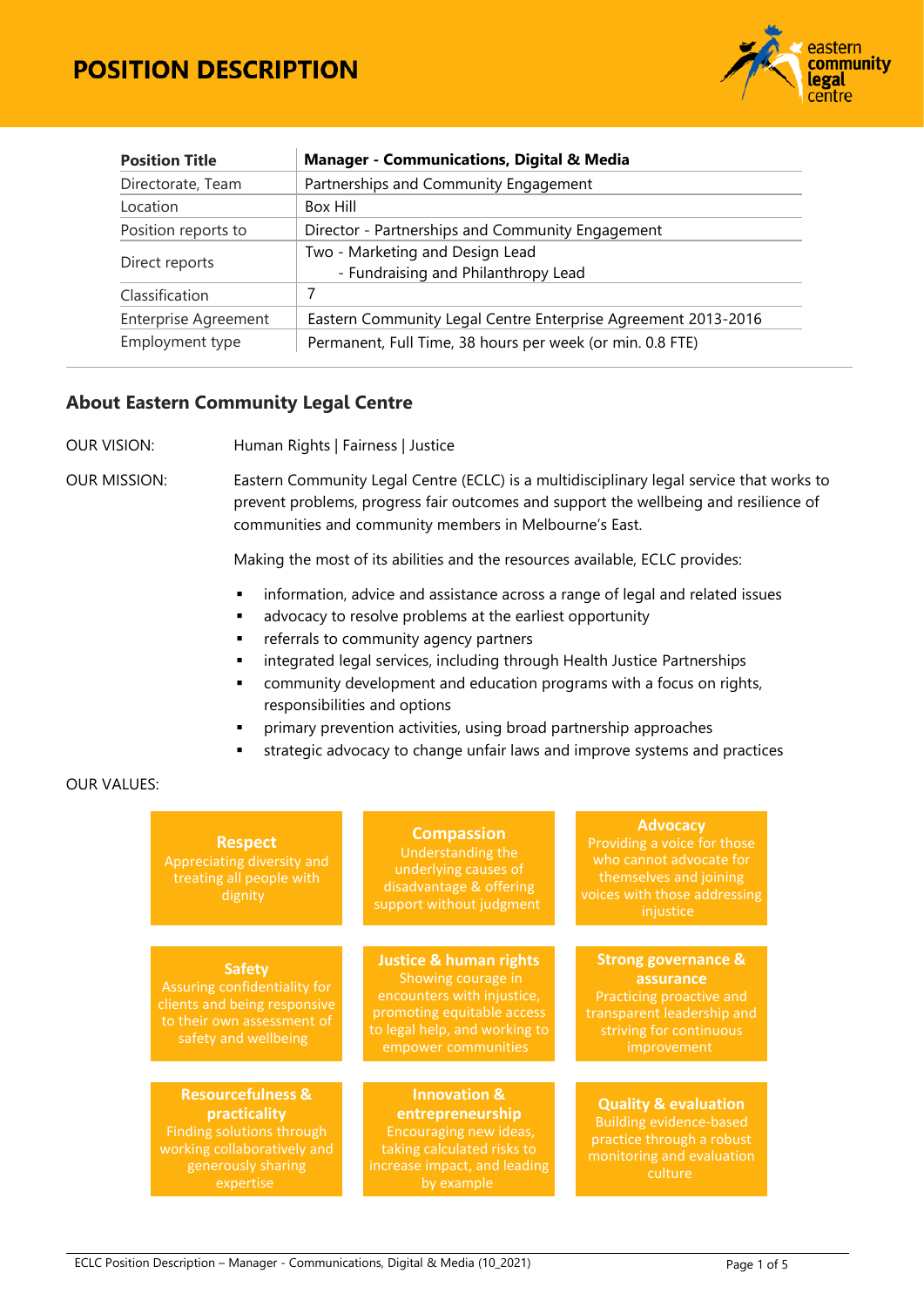# **Position Summary**

The Manager - Communications, Digital & Media provides high-level strategic advice to ECLC's leadership team, in addition to working across all teams and programs.

The role is responsible primarily for external communications, delivering communications strategies across the organisation, working with stakeholders to manage community and media relations, and develop and oversee the digital communications and social media strategy.

# **Key Accountabilities**

#### **Communications, Digital & Media**

- 1. Provide high-level strategic advice to management and the leadership team about all communications issues
- 2. Implement (recent) Communications Strategy and lead updates and future strategic developments
- 3. Develop and execute initiatives that build the profile of ECLC, including advocating on issues affecting its clients and communities and its work, as well as the community legal sector more broadly
- 4. Work with traditional media, including utilising existing relationships and networks with journalists and media outlets, pitching stories and identifying and maximising media opportunities
- 5. Lead effective engagement and information-sharing with partner services and agencies around communications issues, including within the community legal sector and with other partners
- 6. Develop and manage public communications, key events and build relationships with key stakeholders
- 7. Ensure that all branding, messaging and narrative are consistent across publications and platforms
- 8. Message testing to ensure effective core communications work, including reaching new audiences, increasing engagement and influencing decision-makers
- 9. Manage web presence, including social media. This includes creating new content and resources, improving accessibility and continually looking for ways to expand messaging reach
- 10. Provide regular analysis and reporting of digital and non-digital media activities
- 11. Work with program and service delivery to build capacity to support communication, digital events/training and social media activities, as well as to plan, draft and edit content of publications and materials to ensure that these materials are culturally safe and appropriate and updated at regular intervals
- 12. Manage the day-to-day operations of the communications function, including proactively identifying communications issues, opportunities and gaps
- 13. Lead, coach and develop staff reporting directly to this role, ensuring operational and people issues are addressed and resolved in an appropriate, effective and timely manner
- 14. Utilise ICT-based devices, applications, software and services to support productivity, effective communication and collaboration, and a digitally capable organisation

#### **Organisational Participation**

- 15. Undertake professional development in consultation with manager/supervisor
- 16. Actively participate in meetings with manager/supervisor
- 17. At all times comply with ECLC policies and procedures, as varied from time to time
- 18. Participate in organisational activities such as staff meetings, planning meetings and team initiatives
- 19. Understand and demonstrate ECLC values
- 20. Undertake other duties or responsibilities, as directed, within the scope of this role and consistent with skills, qualifications and experience as may be required from time to time

#### **Decision Making**

- 21. Decision-making authority over day to day workflow as outlined in the key accountabilities
- 22. Strategic or program decision making made in consultation with the Director Partnerships and Community Engagement
- 23. Promptly escalate potential risks to relevant Directors and CEO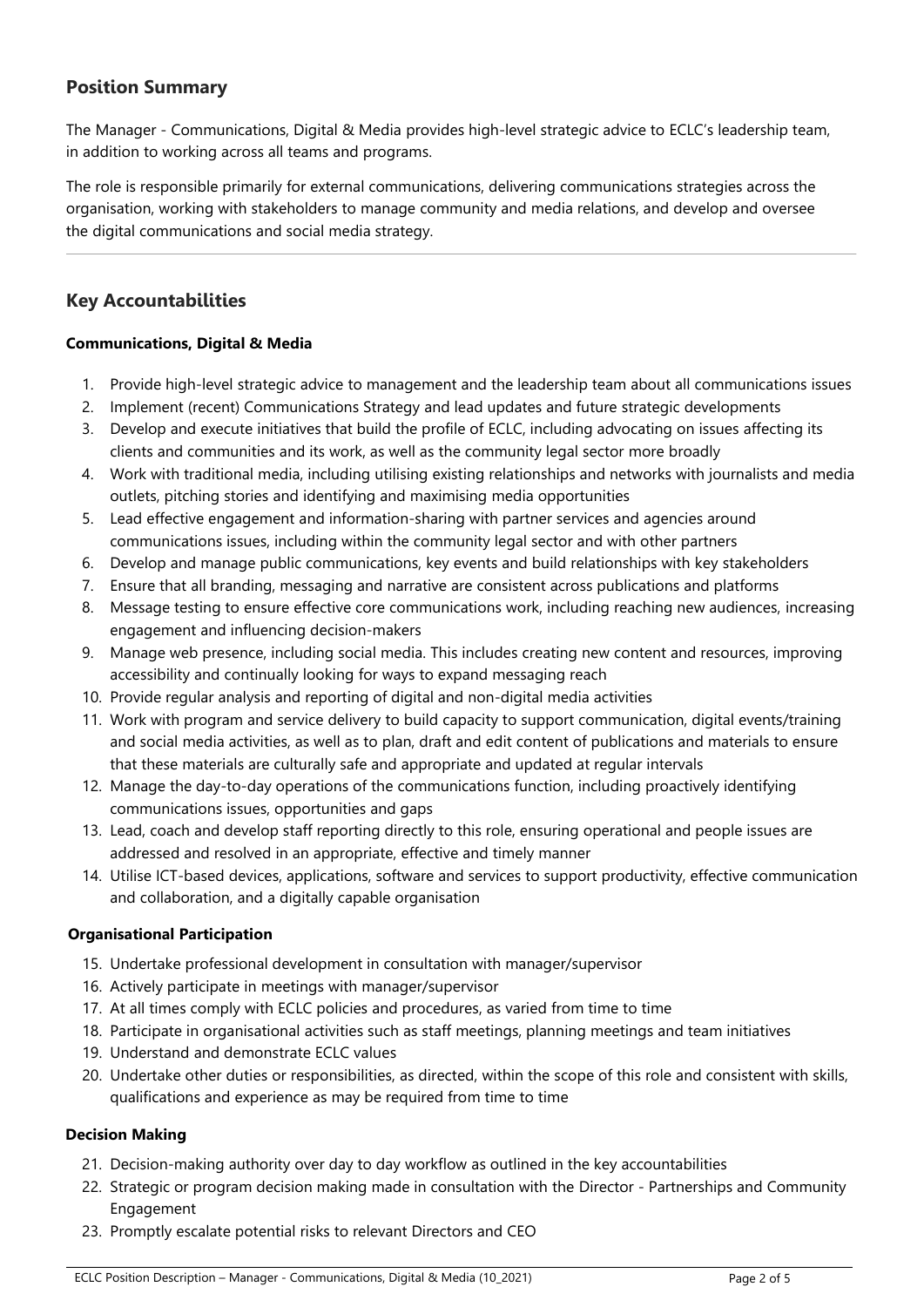# **Key Capabilities**

The Key Capabilities apply to all ECLC employees and describe the capabilities that are needed to meet our strategic goals.

| <b>Capability</b>                                 | <b>Description</b>                                                                                                                                                                                                                                           |  |  |  |
|---------------------------------------------------|--------------------------------------------------------------------------------------------------------------------------------------------------------------------------------------------------------------------------------------------------------------|--|--|--|
| <b>Communicating</b><br>with Others               | • Adopts a professional communication style that demonstrates audience understanding,<br>using clear verbal, written and interpersonal skills in both positive and negative<br>situations                                                                    |  |  |  |
|                                                   | Negotiates confidently from an informed and credible position<br>٠                                                                                                                                                                                           |  |  |  |
|                                                   | Actively listens to, considers and acknowledges differing ideas and perspectives and<br>contributes to group discussions                                                                                                                                     |  |  |  |
| <b>Working with Others</b>                        | " Creates and maintains positive, professional and respectful working relationships and is<br>transparent in all interactions, treating people fairly and equitably<br>Shares information and works co-operatively to solve challenges and build supportive, |  |  |  |
|                                                   | collaborative and responsive relationships                                                                                                                                                                                                                   |  |  |  |
|                                                   | Recognises and reflects upon the impact of own actions/behaviours on others and uses<br>a range of individual or organisational options to resolve interpersonal or behavioural<br>issues                                                                    |  |  |  |
|                                                   | • Focusses on group results & celebrates teams' successes                                                                                                                                                                                                    |  |  |  |
| <b>Taking Action</b>                              | • Seeks out information from various sources and obtains relevant facts before making<br>decisions or proposing solutions                                                                                                                                    |  |  |  |
|                                                   | Demonstrates the ability to reach firm and clearly defined decisions, including<br>٠<br>consideration of broader context and risk, that are timely and objective                                                                                             |  |  |  |
|                                                   | " Takes responsibility for own decision making within scope of authority and delegates,<br>consults and informs appropriately                                                                                                                                |  |  |  |
|                                                   | • Using a range of techniques, develops workable solutions to problems and challenges<br>in collaboration with others                                                                                                                                        |  |  |  |
|                                                   | • Contributes to and participates in process improvement and new approaches/ideas                                                                                                                                                                            |  |  |  |
| <b>Coping with Pace,</b><br><b>Challenges and</b> | <b>Explores the reasons for change and is open to new and different ideas, approaches and</b><br>processes and supports others in understanding change                                                                                                       |  |  |  |
| Change                                            | • Shows resilience and optimism, and remains calm despite barriers or difficult<br>circumstances                                                                                                                                                             |  |  |  |
|                                                   | Responds appropriately to constructive criticism and conflict situations, learning from<br>experiences and identifying areas of self-development                                                                                                             |  |  |  |
|                                                   | • Focuses on achieving objectives even under pressure and adopts appropriate strategies<br>to balance work and life, maintain a reasonable workload and model this for others                                                                                |  |  |  |
| Leadership                                        | • Motivates and empowers others, providing clear direction, development and coaching,<br>and modelling behavioural standards                                                                                                                                 |  |  |  |
|                                                   | Supports an organisational culture that reflects ECLC values and vision<br>ш                                                                                                                                                                                 |  |  |  |
|                                                   | • Values and encourages respect for diverse professional, cultural and personal<br>experience, fostering multidisciplinary learning and practice, internally and with<br>organisational partners                                                             |  |  |  |
|                                                   | Builds and sustains high trust relationships, fostering openness in discussions and<br>ш<br>demonstrates good emotional intelligence and self-awareness                                                                                                      |  |  |  |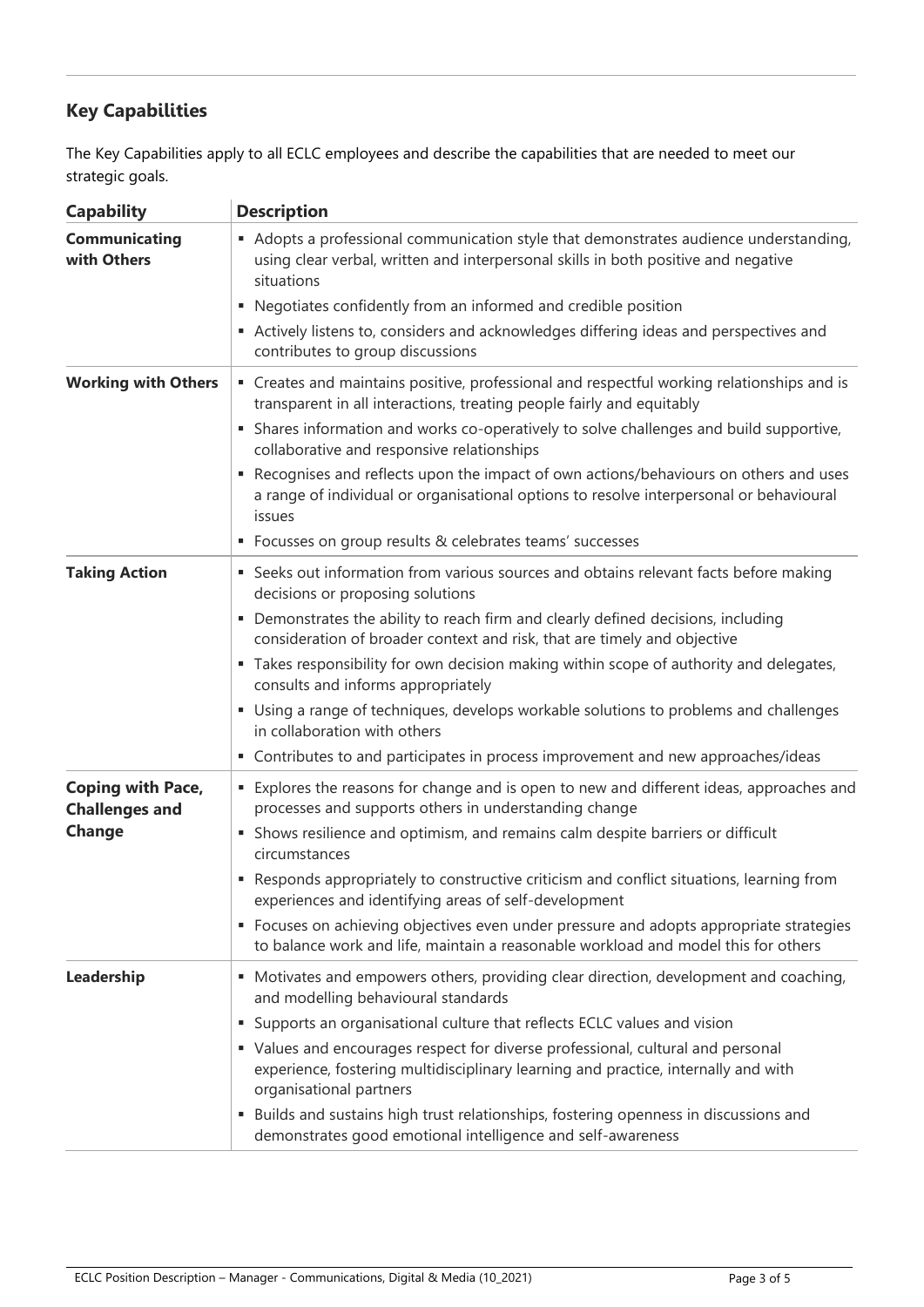# **Key Relationships**

| Contact / Organisation               | <u>Furpose of Neighbrition</u>                                                                                                                                |  |  |  |  |  |
|--------------------------------------|---------------------------------------------------------------------------------------------------------------------------------------------------------------|--|--|--|--|--|
| <b>Internal</b>                      |                                                                                                                                                               |  |  |  |  |  |
| <b>CEO</b>                           | Collaboration on major communications and strategic/risk management                                                                                           |  |  |  |  |  |
|                                      | interaction in relation to the development and completion of key activities                                                                                   |  |  |  |  |  |
| Director - Partnerships and          | Direct line manager                                                                                                                                           |  |  |  |  |  |
| Community Development                | Regular interaction in relation to the development and completion of key activities                                                                           |  |  |  |  |  |
|                                      | Regular feedback to support ongoing performance and development                                                                                               |  |  |  |  |  |
|                                      | To ensure alignment with directorate and organisational strategic objectives                                                                                  |  |  |  |  |  |
| Marketing and Design Lead;           | Day-to-day management                                                                                                                                         |  |  |  |  |  |
| Fundraising and<br>Philanthropy Lead | Providing regular feedback to support ongoing performance and development and<br>to ensure alignment with strategic direction of directorate and organisation |  |  |  |  |  |
| Team                                 | Participate in meetings to share information, provide input and in planning<br>processes                                                                      |  |  |  |  |  |
| Program Managers /<br>Coordinators   | Work collaboratively to promote services and programs through coordinating<br>communication projects and strategies                                           |  |  |  |  |  |
| Leadership Team                      | Work collaboratively and in consultation for relevant and collective outcomes                                                                                 |  |  |  |  |  |
| <b>External</b>                      |                                                                                                                                                               |  |  |  |  |  |
| Stakeholders/Partners                | Develop and maintain strong connections and relationships                                                                                                     |  |  |  |  |  |
| Service Providers                    | To establish and maintain strong relationships and ensure quality service delivery                                                                            |  |  |  |  |  |

# **Contact / Organisation Purpose of Relationship**

# **Key Selection Criteria**

#### **Qualifications and Specialist expertise**

- 1. Tertiary qualification in communications, public relations, journalism or similar, and/or significant professional work experience in these fields
- 2. Minimum 5 years' experience in similar or relevant role
- 3. Community and/or community legal sector experience, including strong awareness of social justice principles and the social context of family violence and economic abuse

## **Knowledge and skills**

- 4. Demonstrated skills and experience in developing and implementing high-level communications and media strategies and/or plans, including a commitment to continuous improvement
- 5. Demonstrated experience in developing and refining branding, messaging and narrative to ensure effective communications
- 6. High-level stakeholder engagement skills, including the ability to work collaboratively and communicate, liaise and build productive relationships with a wide range of people to achieve common goals
- 7. Exceptional oral and written communication skills, including copyediting, and the ability to prepare highquality materials tailored to a variety of audiences
- 8. Proven ability to assess and order priorities, juggle multiple tasks, anticipate/plan ahead and project manage in a highly changing environment
- 9. Competent in the use of social media platforms, Wordpress, marketing platforms, Microsoft 365, and other digital technologies
- 10. Awareness of Culturally and Linguistically Diverse (CALD) and/or Aboriginal and Torres Strait Islander cultural and social issues